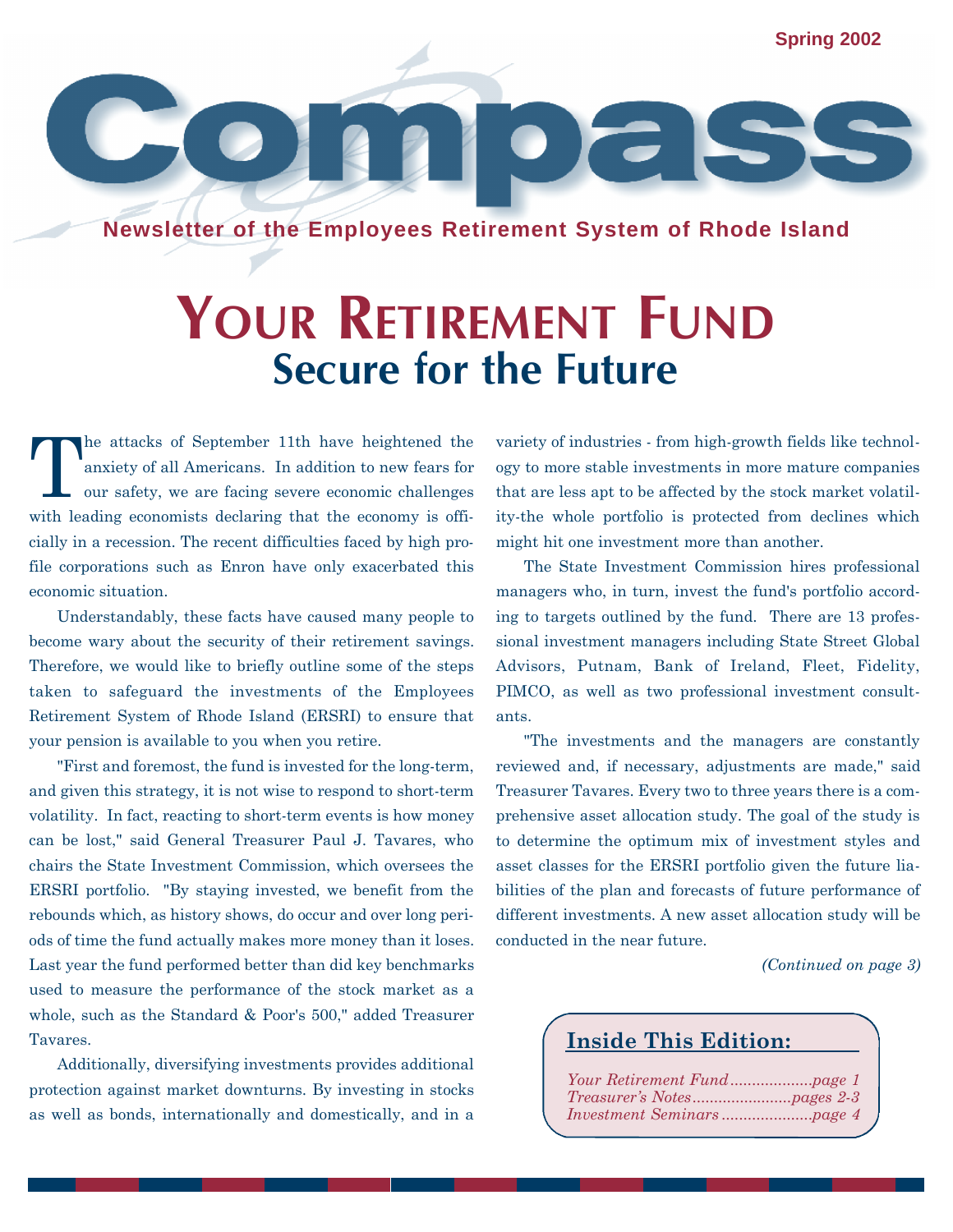

# Investment Notes from **GENERAL TREASURER Paul J. Tavares**

## Dear ERSRI Member:

Knowledge is power.

And in order to have the power to determine your financial future, you need to know the basics of banking, budgeting, investing and other finance-related topics.

The Office of General Treasurer sponsors finance-related educational programs for Rhode Islanders of all ages to address this need.

The "Money and Me" program was created for elementary school children. Through this, I have visited more than 60 schools and spoken to more than 7,000 children in kindergarten through third grade. The classroom visits use stories, games and puzzles to teach children about saving, banking and money.

Last summer, we organized a poster contest for children ages 9 to 11. The children were asked to illustrate why saving is important. The entries were so impressive, we used the top twelve posters to create a calendar which was distributed to schools, libraries, and other organizations throughout the state. The Rhode Island Bankers Association generously sponsored the production of the poster.

Our goal is to expand this program to reach even more children. Later this year we will hold an essay contest for older children, and we are also working with teachers to develop materials for older children to learn more sophisticated finance concepts.

Our educational efforts reach beyond grade school with the CollegeBoundfund, the 529 college savings plan sponsored by the state. The investments of the CollegeBoundfund are overseen by the State Investment Commission, which I chair. I have spoken at PTAs, PTOs, and other community groups to promote the program and

to encourage Rhode Islanders to save for college, whatever the vehicle. We also participate in the annual financial aid seminars organized by Senator Jack Reed.

Understandably, much of what we do relates to retirement and retirement planning. As members of ERSRI, you are familiar with the Retirement Seminars held around Rhode Island which provide information specific to different member groups in the system.

Additionally, for the past three years we have sponsored seminars on saving and investing geared towards retirees and those close to retirement. For these seminars we draw on the expertise of our office and other organizations such as Rhode Island Housing, Consumer Credit Counseling, the office of Attorney General Sheldon Whitehouse and professional financial planners. Topics include the basics of investing, protecting yourself from consumer fraud, good credit habits, putting the equity in your home to use and more.

*(Continued top of next page)*



PUBLISHED FOR THE ACTIVE AND RETIRED MEMBERSHIP OF ERSRI PAUL J. TAVARES, CHAIRPERSON FRANK J. KARPINSKI, EXECUTIVE DIRECTOR LISA TRAHAN, COMMUNICATIONS 40 FOUNTAIN STREET, 1ST FLOOR PROVIDENCE, RHODE ISLAND 02903 (401) 222-2203

E-MAIL: ERSRI@TREASURY.STATE.RI.US VISIT OUR WORLD WIDE WEB HOMEPAGE: HTTP://WWW.STATE.RI.US/TREAS/ERSRI.HTM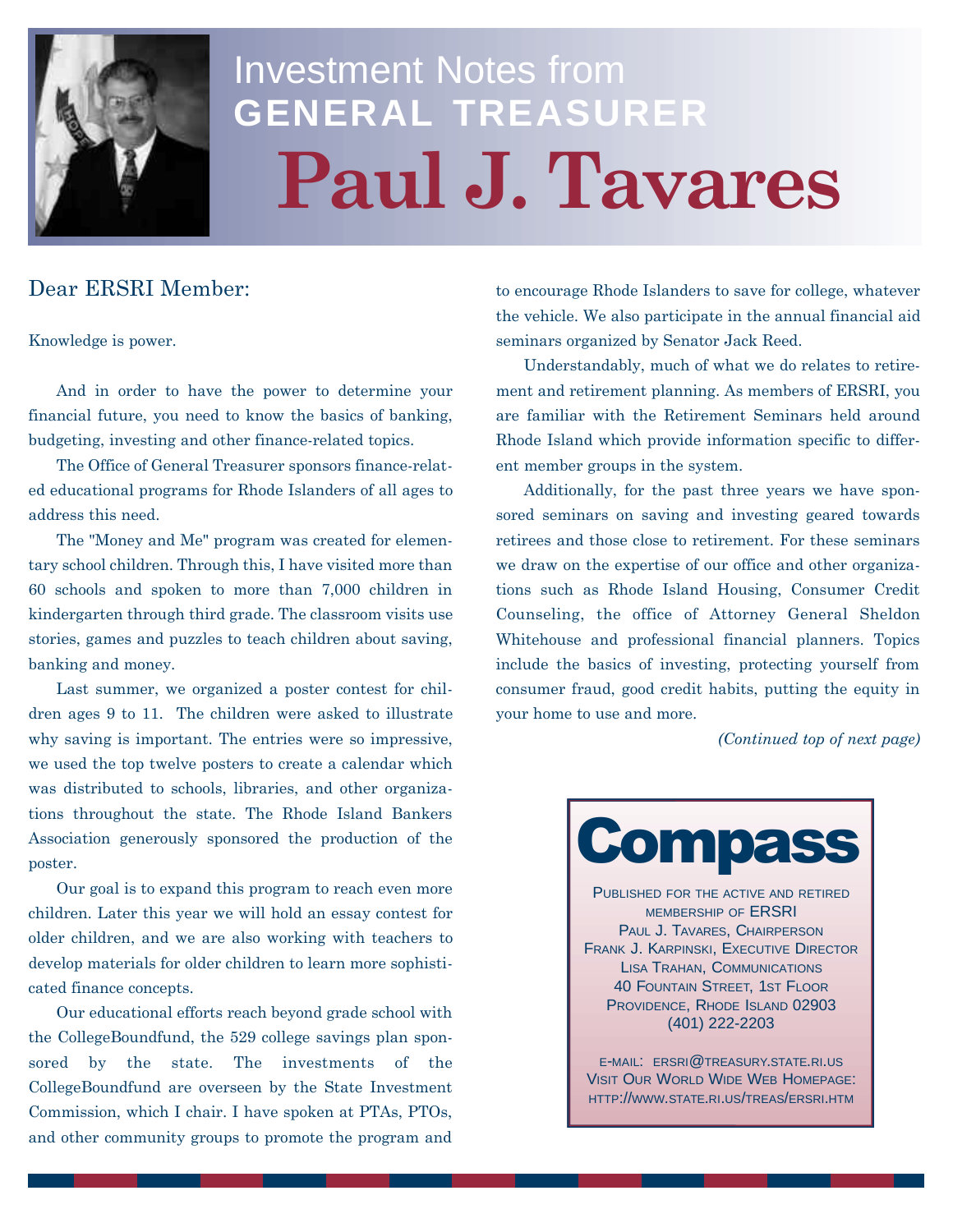#### **NOTES from TREASURER TAVARES**

*Continued from page 2*

### We have covered similar topics for the past two years at a "Consumer University" organized with the AARP. The theme for this has been "Independent Living," and complementing the finance seminars were special sessions on subjects like health and fitness, and home repair.

Another annual event has been a morning-long seminar organized with Senator Jack Reed which specifically addresses the challenges women face as they plan for retirement. As many of you well know, women are more apt to have interrupted careers, and thus fewer assets as they enter retirement, while at the same time studies show women live longer then men. Without careful planning, this combination of factors can severely undermine the quality of a woman's retirement.

We will soon begin our newest addition to our education programs, a special series aimed at helping younger, working individuals make the right decisions today so they can retire comfortably tomorrow. We want to ensure that all Rhode Islanders are educated and prepared for all of the retirement-related decisions they have to make.

As you can see, we are committed to making sure all Rhode Islanders have the knowledge and information they need to have the power to determine their financial future. I encourage each and every one of you to arm yourselves with as much financial knowledge as possible - an educated consumer is a good consumer.

If you would like to learn more about any of these programs, please call Marisol Garcia in my office at 222-2397.

Sincerely,

Paul J. Tavares General Treasurer

#### **YOUR RETIREMENT FUND**

#### *Continued from page 1*

Last year the fund was down 9.6%, but given the cyclical nature of the market there is no cause for panic. Throughout the 1990's the fund posted double-digit increases, and because the fund is invested for the longterm these market fluctuations are expected and prepared for. As the recent headline in the Providence Journal stated "Pension fund dip more like a blip." And last year's "dip" will not require a boost in contribution levels. "We would have to have a prolonged down market, four to five years, before there would be a need for any increase in contribution levels," said Treasurer Tavares.

> *"The funds to support your retirement will be there when you need them."*

As has recently been reported in newspapers and on television, the fund realized a \$4.7 million loss on Enron investments, which represents a mere .08% of the fund's total portfolio. Following the diversification guidelines set forth by the SIC the fund's professional investment managers were either not heavily invested in Enron stock or had sold off the majority of investments in August of 2001. By November the ERSRI portfolio was completely divested of Enron stock.

Rhode Island was not the only state affected by the collapse of Enron nor was it even near the top of affected pension systems nationwide. The Massachusetts State Pension fund lost over \$15 million, the Ohio State Pension Fund lost \$114 million and the Georgia State Pension Fund lost nearly \$127 million. The Attorneys General from across the country, through the National Association of Attorneys General, have held a number of conference calls and meetings to monitor the Justice Department's actions regarding Enron. The General Treasurer's office has been in contact with the Rhode Island Attorney General and will continue to monitor the situation.

"No strategy can completely protect investments from downturns," said Treasurer Tavares. "But by focusing on long-term goals, by understanding historical patterns and the cyclical nature of financial markets, and by diversifying for protection, we ensure that the funds to support your retirement will be there when you need them."